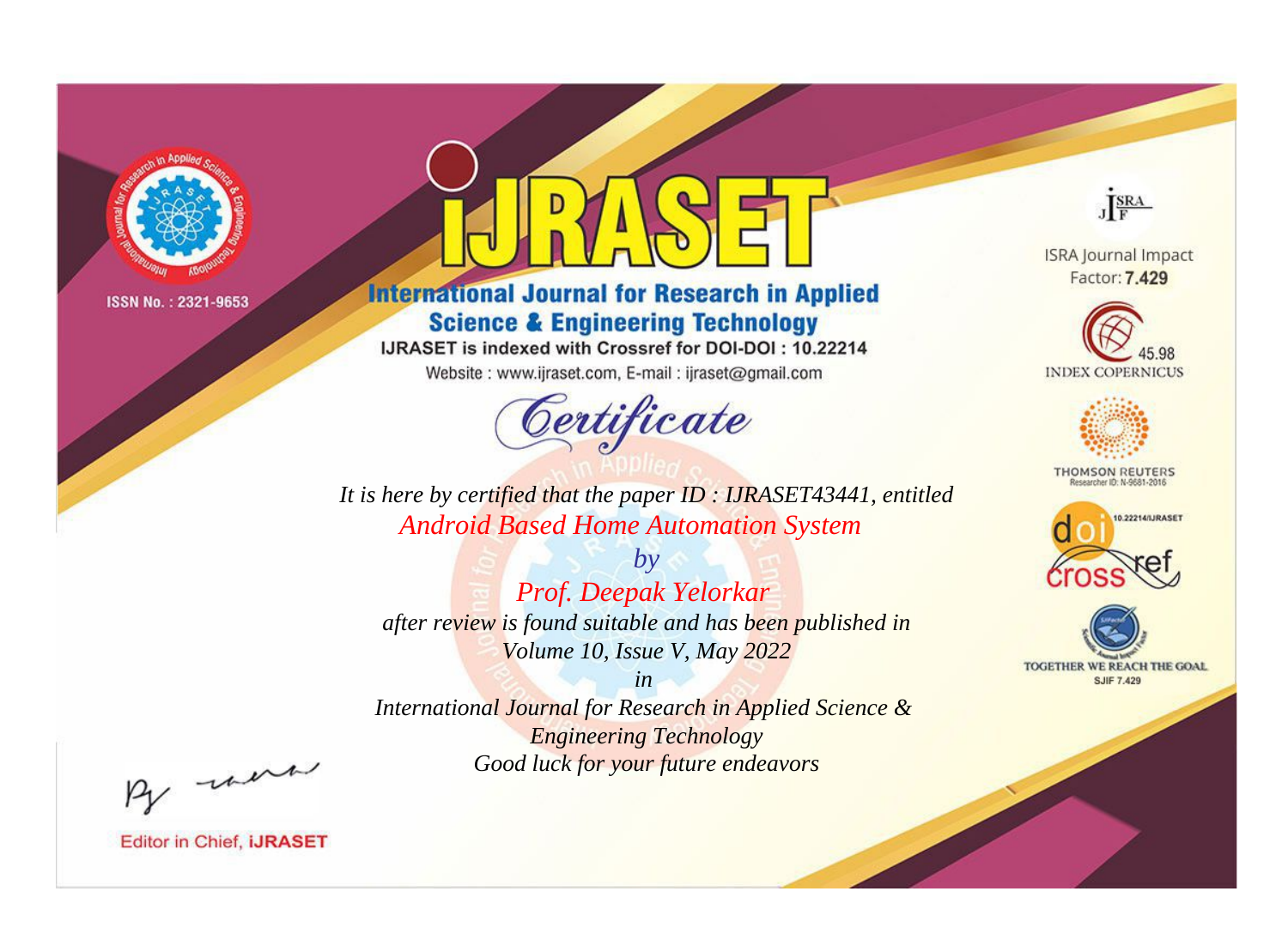

# **International Journal for Research in Applied Science & Engineering Technology**

IJRASET is indexed with Crossref for DOI-DOI: 10.22214

Website: www.ijraset.com, E-mail: ijraset@gmail.com



JERA

**ISRA Journal Impact** Factor: 7.429





**THOMSON REUTERS** 



TOGETHER WE REACH THE GOAL **SJIF 7.429** 

*It is here by certified that the paper ID : IJRASET43441, entitled Android Based Home Automation System*

*by Harpita Kadam after review is found suitable and has been published in Volume 10, Issue V, May 2022*

*in* 

*International Journal for Research in Applied Science & Engineering Technology Good luck for your future endeavors*

By morn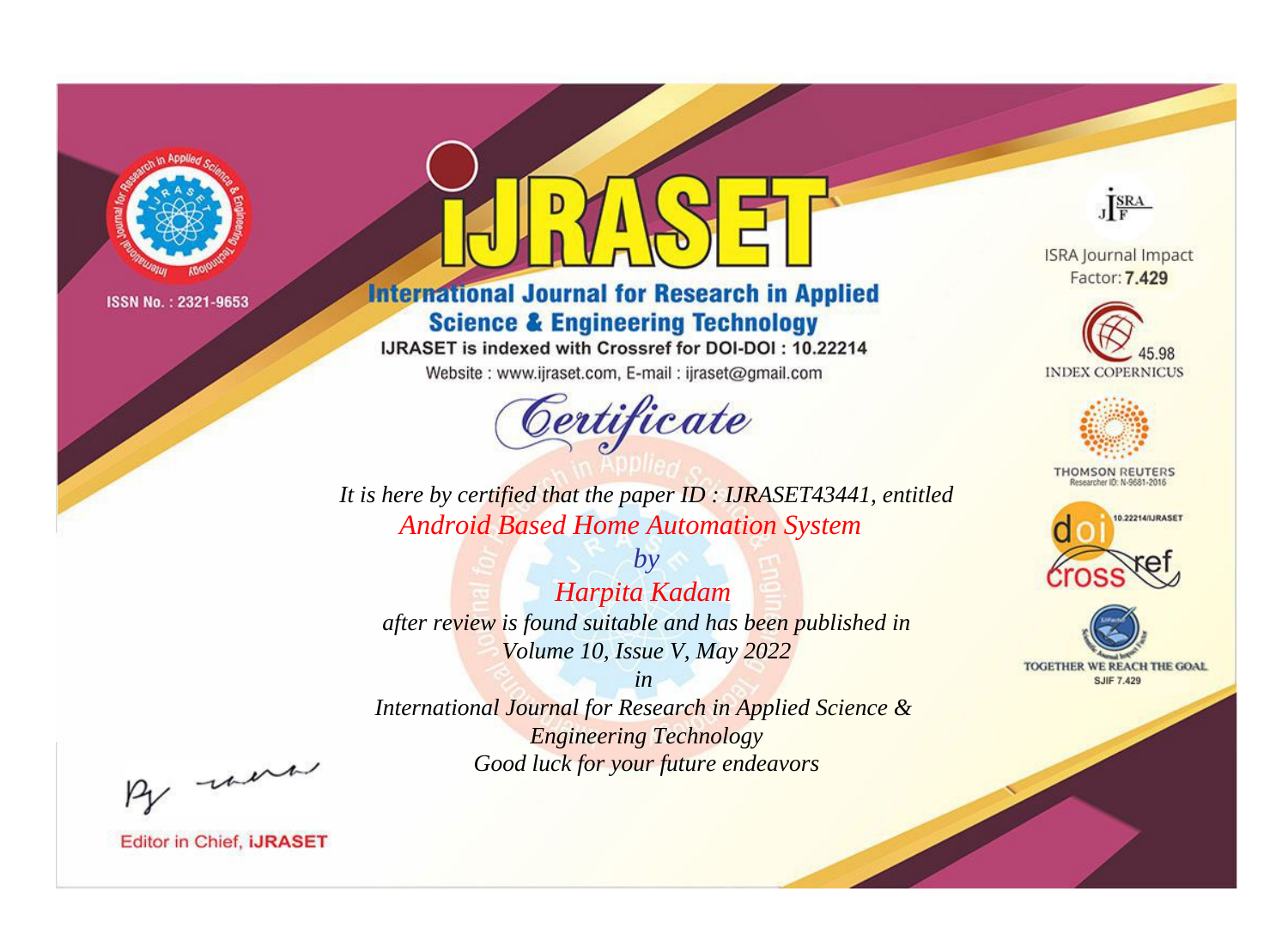

# **International Journal for Research in Applied Science & Engineering Technology**

IJRASET is indexed with Crossref for DOI-DOI: 10.22214

Website: www.ijraset.com, E-mail: ijraset@gmail.com



JERA

**ISRA Journal Impact** Factor: 7.429





**THOMSON REUTERS** 



TOGETHER WE REACH THE GOAL **SJIF 7.429** 

*It is here by certified that the paper ID : IJRASET43441, entitled Android Based Home Automation System*

*by Sahil Bhosle after review is found suitable and has been published in Volume 10, Issue V, May 2022*

*in* 

*International Journal for Research in Applied Science & Engineering Technology Good luck for your future endeavors*

By morn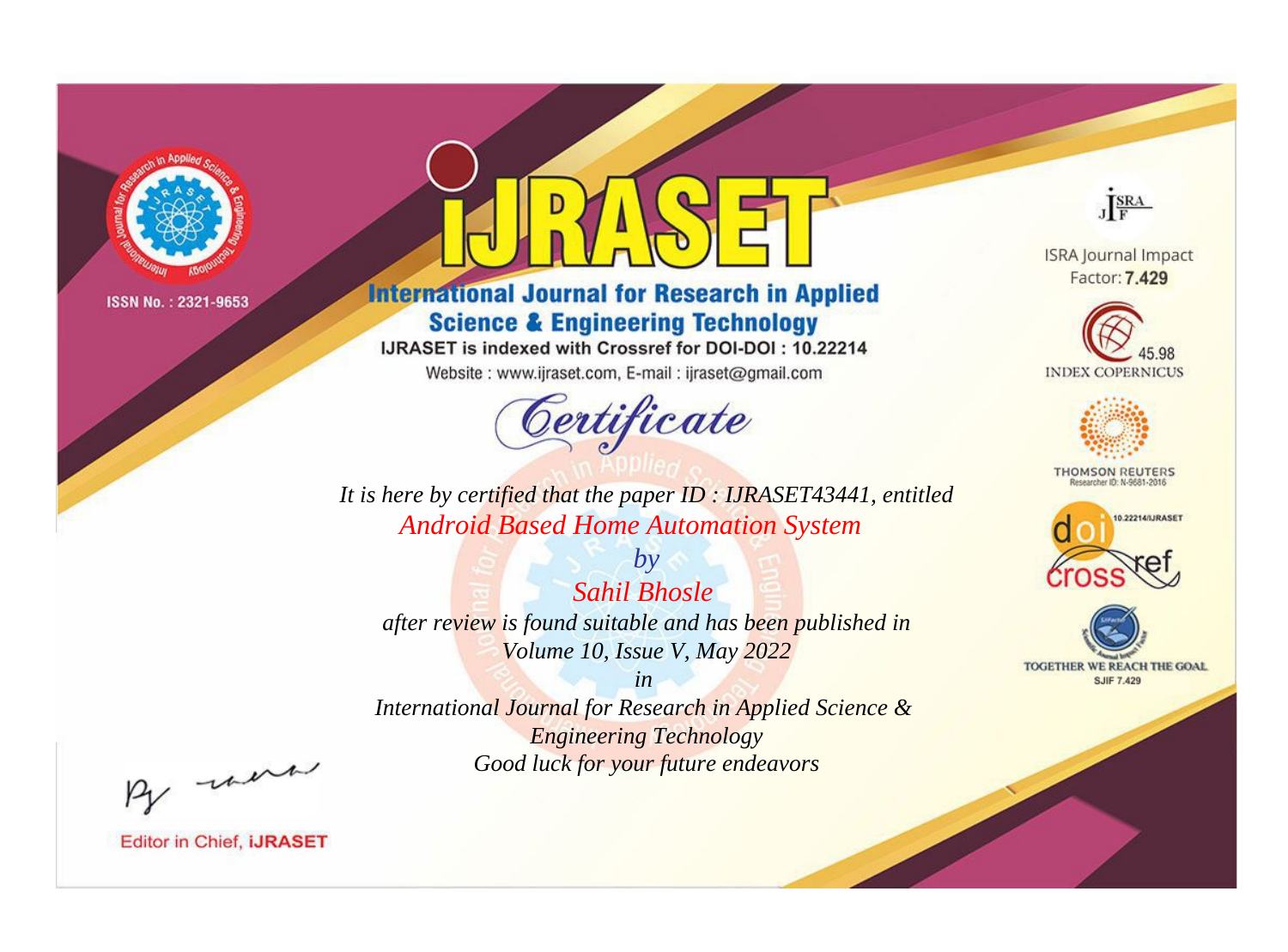

# **International Journal for Research in Applied Science & Engineering Technology**

IJRASET is indexed with Crossref for DOI-DOI: 10.22214

Website: www.ijraset.com, E-mail: ijraset@gmail.com



JERA

**ISRA Journal Impact** Factor: 7.429





**THOMSON REUTERS** 



TOGETHER WE REACH THE GOAL **SJIF 7.429** 

*It is here by certified that the paper ID : IJRASET43441, entitled Android Based Home Automation System*

*by Atharva Gosavi after review is found suitable and has been published in Volume 10, Issue V, May 2022*

*in* 

*International Journal for Research in Applied Science & Engineering Technology Good luck for your future endeavors*

By morn